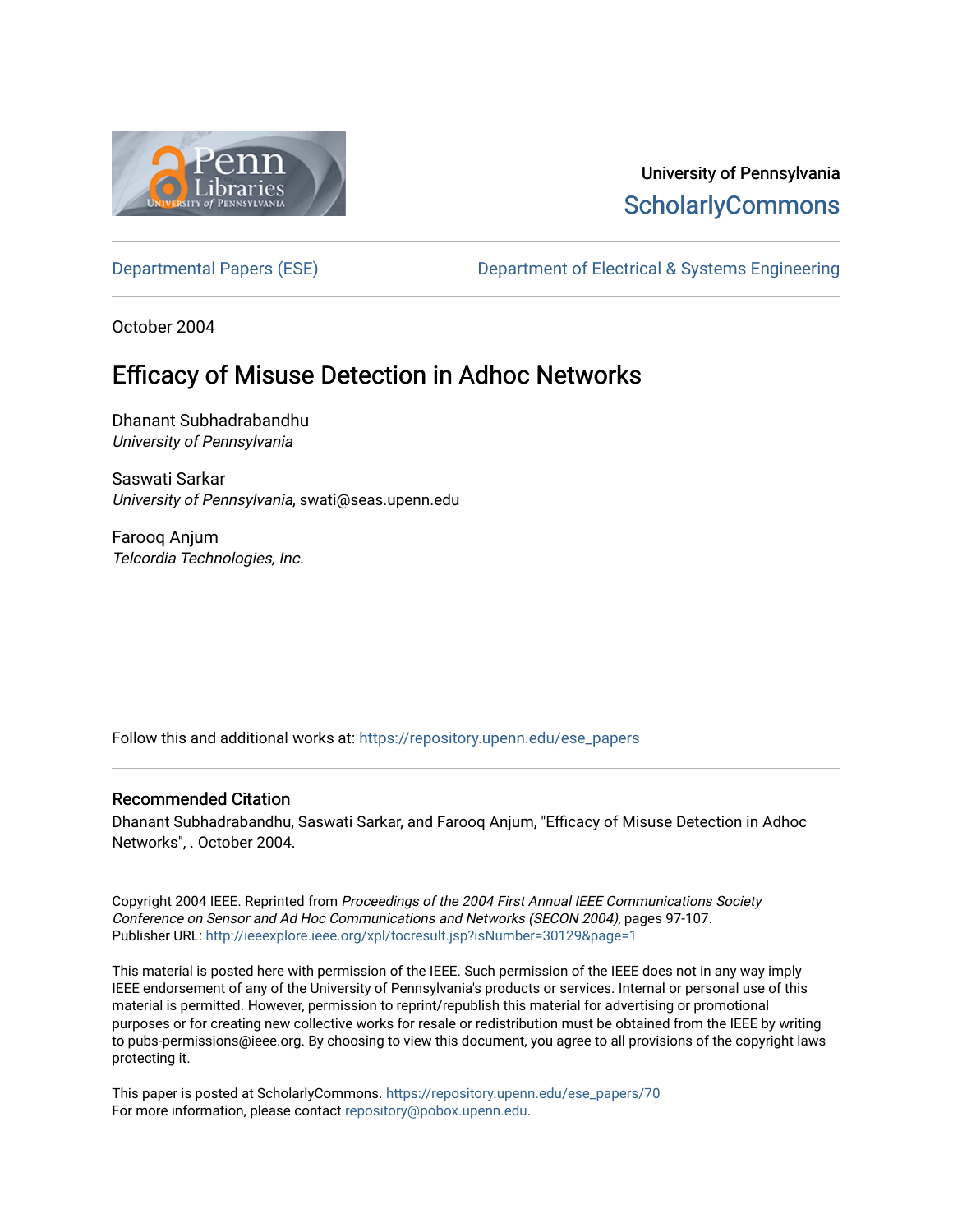## Efficacy of Misuse Detection in Adhoc Networks

## Abstract

We consider adhoc networks with multiple, mobile colluding intruders. We investigate the placement of the intrusion detection modules for misuse intrusion detection. Our goal is to maximize the detection performance subject to limitation in the computational resources. We mathematically formulate different detection objectives, and show that computing the optimal solution is NP-hard in each case. Thereafter, we propose a family of algorithms that approximate the optimal solution, and prove that some of these algorithms have guaranteeable approximation ratios. The algorithms that have analytically guaranteeable performance require re-computation every time the topology changes due to mobility. We next modify the computation strategy so as to seamlessly adapt to topological changes due to mobility. Using simulation we evaluate these algorithms, and identify the appropriate algorithms for different detection performance and resource consumption tradeoffs.

## **Comments**

Copyright 2004 IEEE. Reprinted from Proceedings of the 2004 First Annual IEEE Communications Society Conference on Sensor and Ad Hoc Communications and Networks (SECON 2004), pages 97-107. Publisher URL: <http://ieeexplore.ieee.org/xpl/tocresult.jsp?isNumber=30129&page=1>

This material is posted here with permission of the IEEE. Such permission of the IEEE does not in any way imply IEEE endorsement of any of the University of Pennsylvania's products or services. Internal or personal use of this material is permitted. However, permission to reprint/republish this material for advertising or promotional purposes or for creating new collective works for resale or redistribution must be obtained from the IEEE by writing to pubs-permissions@ieee.org. By choosing to view this document, you agree to all provisions of the copyright laws protecting it.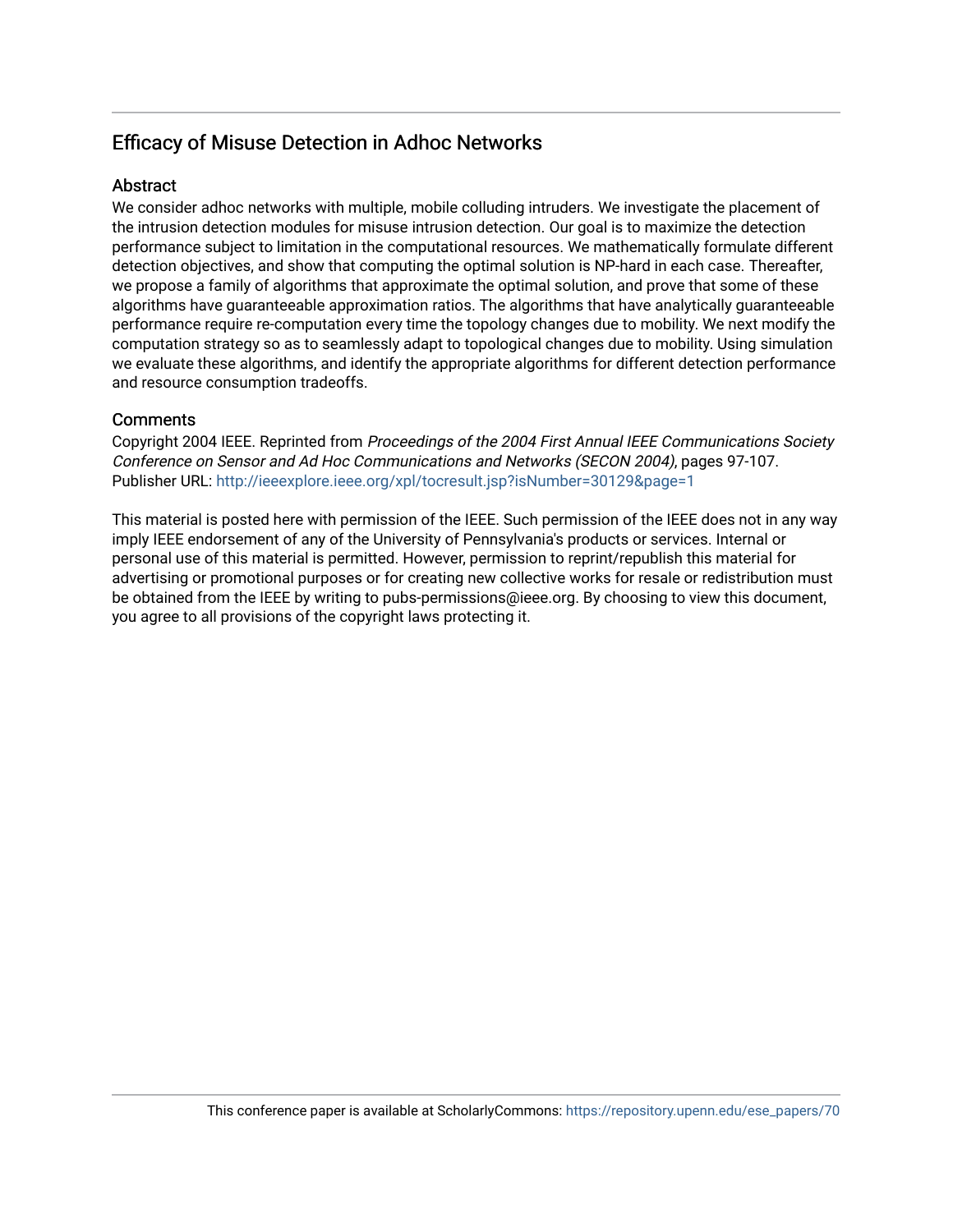# Efficacy of Misuse Detection in Adhoc Networks

Dhanant Subhadrabandhu Dept. of Electrical and Systems Engineering Dept. of Electrical and Systems Engineering University of Pennsylvania Email: dhanant@seas.upenn.edu

Saswati Sarkar University of Pennsylvania Email: swati@seas.upenn.edu

Farooq Anjum Telcordia Technologies Email: fanjum@telcordia.com

*Abstract***—We consider adhoc networks with multiple, mobile colluding intruders. We investigate the placement of the intrusion detection modules for misuse intrusion detection. Our goal is to maximize the detection performance subject to limitation in the computational resources. We mathematically formulate different detection objectives, and show that computing the optimal solution is NP-hard in each case. Thereafter, we propose a family of algorithms that approximate the optimal solution, and prove that some of these algorithms have guaranteeable approximation ratios. The algorithms that have analytically guaranteeable performance require re-computation every time the topology changes due to mobility. We next modify the computation strategy so as to seamlessly adapt to topological changes due to mobility. Using simulation we evaluate these algorithms, and identify the appropriate algorithms for different detection performance and resource consumption tradeoffs.**

#### I. INTRODUCTION

Adhoc networks are likely to find large scale applications in scenarios where infrastructure can not be used for communication, e.g., disaster recovery, battlefields, homeland security e.g., monitoring superbowl matches, ensuring security for dignitaries etc. For large scale deployment, adhoc networks must be designed so that the applications can be used by a large number of users; this introduces significant security risks. One such risk can be a user who subverts the functioning of the network by causing undesirable events. Such users are considered as intruders and the events as intrusions. Examples of intrusions are denial of service attacks e.g., TCP SYN flood <sup>∗</sup>, smurf †, attacks that use abnormal packets, e.g., packets with the same source and destination address, packet fragmentation attacks, e.g., ping of death, attacks on the authentication mechanisms, bubonic attacks ‡ etc. [7] [6]. Some intrusions can be prevented by designing resistant protocols e.g., SCTP [23] resists TCP SYN flood attacks, and techniques like challenge response authentication mechanisms [2], etc. But, there have been many instances where intrusions could not be prevented even when these techniques have been used, since they leveraged vulnerabilities present in the system. For example, WEP authentication, which is based on a challenge-response mechanism, fails to prevent intruders from authenticating themselves even when the system key is not compromised [18]. Similarly, an intruder

can use an authentication flaw in windows debugger [1] to log interactively into another machine and obtain root privileges. Also, the prevention mechanisms fail when system secrets like encryption keys are compromised. It is therefore important to devise mechanisms to recover from intrusion. The first step towards recovering is to detect intrusion. For example, when a node detects a malicious packet, it can drop the packet, and thereby recover from intrusion. We focus on efficiently detecting intrusions. Both intrusion prevention and recovery, though important, are beyond the scope of this paper.

Intrusion detection has been extensively investigated for wireline networks [8], [11]. But techniques geared towards wireline networks would not suffice in an adhoc network due to mobility, the ease of listening to wireless transmissions, lack of fixed infrastructure, etc. [13]. For example, several detection strategies in wireline networks are based on the presence of a small number of gateways that route and therefore monitor all traffic. But, adhoc networks typically do not have such choke points. Also, intrusion may be detected in wireline networks by detecting anomaly, i.e., by comparing the current system behavior with that in absence of intrusion. In adhoc networks, however, normal behavior can not be accurately characterized, e.g., a node may transmit false updates since the routing protocol is slow to converge and not because it is malicious. Further, unlike in wireline networks, nodes in an adhoc network have limited energy. Hence, only computationally simple, energy-efficient detection strategies can be used. The detection algorithms must also be distributed as communication with a central computing unit will consume significant energy. Finally, the detection algorithms must seamlessly adapt to topological changes due to mobility. These motivate the design of detection strategies specifically geared towards adhoc networks.

A strategy specifically suitable for adhoc networks is that of misuse detection that relies on the use of known patterns of unauthorized behavior. More specifically, this technique detects intrusion when the transmitted traffic contains abnormal packets which serve as "signatures" of attacks. For example, a UDP packet destined to port 0 can crash some machines [7]. The signature of ping-of-death attack is a very large sized ping packet, that of RPC locator attack is a packet intended for port 135 that contains a command that the system is not expecting, that of Bubonic attack are various values such as a TTL of 255, a TOS field value of  $0xC9$ , exactly 20 byte payload in the IP datagram and the fragment ID value with consistent increments

<sup>∗</sup>Here, an attacker violates the 3 way handshake of TCP and opens a large number of half-open TCP connections.

<sup>†</sup>Here, an attacker sends forged ICMP packets to a broadcast address.

<sup>‡</sup>Here an attacker randomly sends TCP packets (e.g., without waiting for acknowledgements) with settings which crash the machine.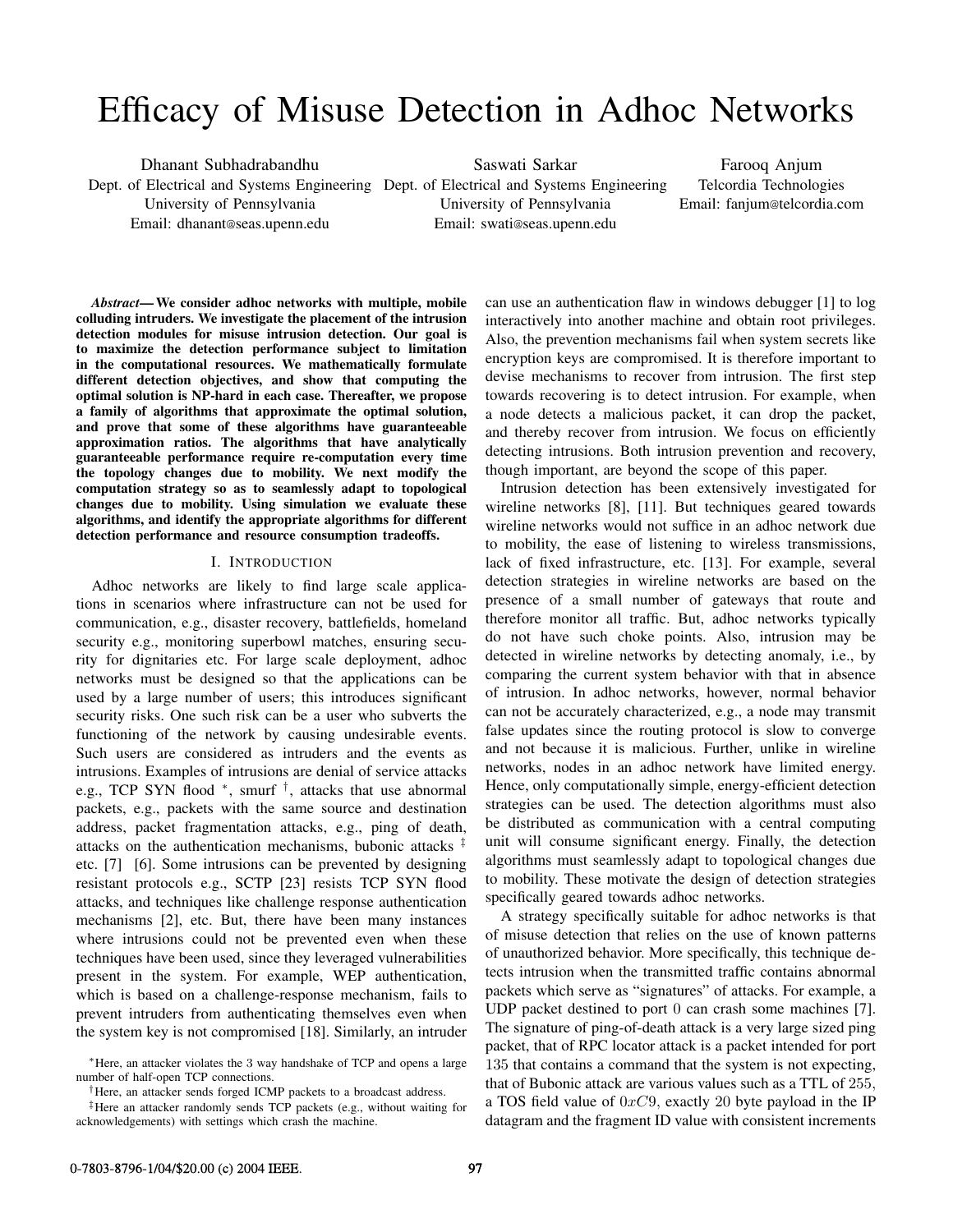of 256 [7]. The appearance of a large number of SYN packets without the corresponding ACK packets indicate a SYN flood attack [7]. Due to low false alarm rates, misuse detection is the mainstay of current commercial intrusion detection systems in wireline networks and wireless LAN. This technique can not however detect new attacks, i.e., the attacks whose signatures are unknown. Nevertheless, it is the most suitable technique in adhoc networks given that it does not require characterization of normal behavior.

But a prerequisite for deploying misuse detection in adhoc networks is to determine which nodes should execute the sniffing and analysis software modules which we refer to as the intrusion detection system (IDS) modules in the sequel. We show that different selection strategies can have significantly different detection performance and execution costs (Section II). It is therefore crucial to deploy appropriate selection strategies that attain the desired tradeoff. We mathematically formulate the problem of selecting the nodes so as to minimize the execution cost subject to maximizing the detection performance (Section III-B). We prove that computing the optimal selection strategy is an NP-hard problem. Then, we present distributed approximation algorithms that attain guaranteeable approximation bounds. We also consider the dual problem of selecting the nodes so as to maximize the detection performance subject to not consuming more than a predetermined amount of resource (Section III-C). We show that this problem is also NP-hard, and outline the design of distributed approximation algorithms. The algorithms that have analytically guaranteeable performance require re-computation every time the topology changes due to mobility. We next modify the computation strategy so as to seamlessly adapt to topological changes due to mobility (Section III-D). We evaluate the proposed algorithms using extensive simulations (Section IV). In Section V, we describe the relevant literature. Due to lack of space, we present proofs in a technical report [24].

The characterization of the optimal selection strategy allows us to identify the appropriate selection strategy for realizing desired tradeoffs between the detection efficiency and resource consumption. Our investigations reveal that the optimal strategies consume significantly lower resource in detection as compared to heuristics when high detection rate is necessary, and thus must be deployed in this case. But, when the system can tolerate certain amount of intrusion and therefore the detection rate can be small, the heuristics and the optimal selection strategies consume similar resources. Thus heuristics may be deployed in these scenarios. We also observe that the optimal selection algorithms detect all malicious packets by executing the IDS in only a small fraction of the nodes (typically less than 15%). This is an encouraging outcome as in most adhoc networks at least a small number of nodes will have significant energy. Thus, it would be sufficient to execute the IDS in only these nodes.



Fig. 1. This figure illustrates the system model. The outsider nodes (Intruder1, Intruder2) attack the destinations (1,2). The insider nodes are the access points, mobile terminals and laptops (B, D, E).

#### II. SYSTEM ARCHITECTURE

The network consists of two types of nodes: insider nodes and outsider nodes. Insider nodes, e.g., PDAs, cellphones, laptops, media servers, location servers etc. perform various system tasks, e.g., serve as endpoints of the flows, relay the traffic, auto-configure the system, detect intrusion, etc. Outsider nodes are the sources of traffic, and may also be destinations, but do not perform any other system task. A session originates from an outsider node, traverses insider nodes and terminates at an insider or another outsider node. The sessions continuously join and leave the network. A node may serve as both a source and a destination (of different sessions) - such a node does not perform any other system task and is referred to as an outsider as well. An outsider node may wish to deliver malicious packets to the destination, which may be an insider or another outsider, resulting in harm to or failure of the destination node. Hence, an outsider is referred to as an intruder. There may be multiple intruders who may collude. Insider nodes execute the IDS so as to detect the malicious packets while in transit between the intruder and the destination. We assume that insider nodes are not compromised, i.e., there are no insider attacks [4]. Authentication mechanisms prevent an outsider from pretending to be an insider node.

We now describe some systems that can be described as above. Consider a UN peacekeeping force whose mandate is to maintain peace in troubled areas and to provide basic networking services such as email, news, entertainment (games, music) etc. Adhoc networks consisting of small access points on buildings and mobile terminals carried by the personnel can be used for the communication (Figure 1). Civilians can communicate with each other by accessing the network using devices such as laptops, cell-phones and PDAs which are the outsider nodes. Some of these outsider nodes will be malicious. The access points and mobile terminals in the network relay the traffic and perform tasks related to the mission. The intruders may attack the machines that they deem important for the mission objectives. The access points, mobile terminals and the targeted machines are the insider nodes. Since the insider nodes are controlled by the peacekeeping force, authentication mechanisms can be implemented to protect communications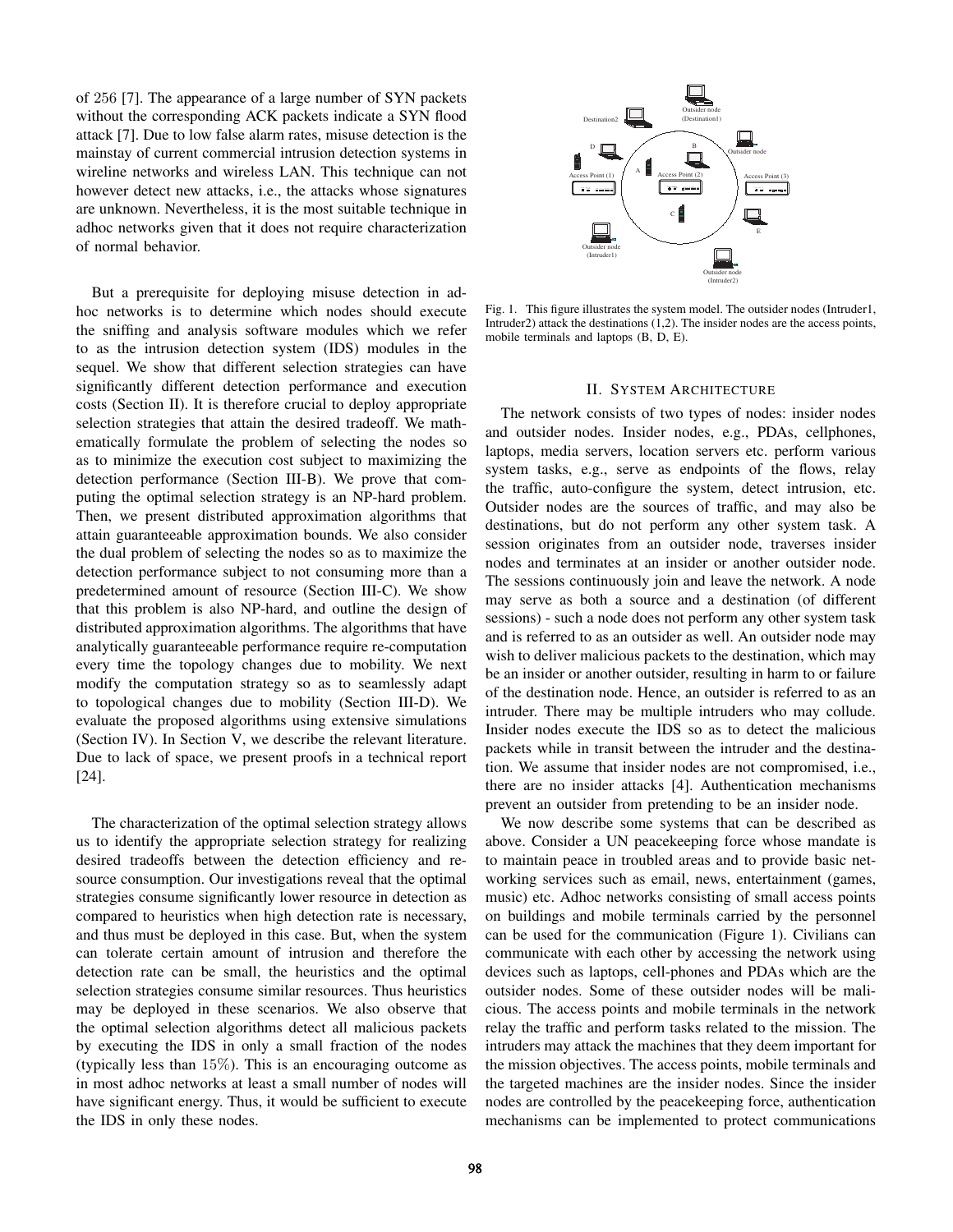amongst these.

A similar example can also be given in the setting of a university where static and mobile access points are deployed at various places on campus to allow outsiders (students) access to various destinations. Here, mobile access points are those on the vehicles. The destinations can be PDAs in labs that allow students to contact teaching assistants, lab personnel, or specialized servers that allow the students to check their grades, register for courses, participate in class discussions, etc. The insider nodes consist of the access points and the destinations (which may also relay traffic for other flows). Some students may send malicious packets towards the destinations.

We consider a misuse-based detection strategy. The nodes that execute the IDS detect malicious packets. Some insider nodes may not have the capability to execute the IDS. Thus, insider nodes are of two types: (a) *IDS capable* and (b) *IDS incapable*. Also, different IDS capable insider nodes consume different amount of resources to execute the IDS. This is because nodes, e.g., PDAs, laptops, access points etc. have different residual energy and computational capability. Depending on the system policy, some but not all the IDS capable insider nodes will execute the IDS - these are denoted as *IDS active*. The selection of the IDS active nodes will depend on the available bandwidth, computational resources, energy and the topology that change with time. We now examine the tradeoffs associated with different selection strategies.

An obvious IDS placement strategy (host intrusion detection or HID) [16] for adhoc networks is to execute the IDS at only the destinations of the sessions, e.g. destinations 1, 2 in figure 1. Here, a node executes the IDS at its application layer, and can therefore analyze only the packets it receives as destination, and not those that it relays. The advantage of HID is that it is not affected by the use of end-to-end cryptography or by changes in topology and routing that may be triggered by node mobility. But HID has several serious drawbacks. First, an intruder can avoid detection and produce maximum damage by exploiting the knowledge that only the destination analyzes the packets. For example if the intruder knows that the destination is using windows 98 operating system, then it can transmit a packet that crashes the machine as soon as the destination's network layer assembles the packet and before the IDS at the application layer analyzes the packet. Second, the detection mechanism will use the computation resources and network interfaces at the end-host. But, an attack on the target may simultaneously exhaust the resources available for detecting and reporting such attacks. Third, many of the destination nodes may not be able to execute the IDS due to limited computational resource and low residual energy. Finally, if only the end-hosts execute the IDS, then the malicious packets would not be dropped until they reach the destination. Thus several nodes expend their limited energy and available bandwidth in relaying malicious packets.

The network intrusion detection (NID) technique [16] executes the IDS on some selected insider nodes, e.g., the access point(2) in figure 1, which may be relays or end-hosts. Here, a node executes the IDS at its network layer, and can therefore analyze both the packets it relays and receives as destination. In adhoc networks, NID has several advantages over HID. First, an intruder can no longer be certain that only the destination is executing the IDS. Moreover, the IDS active nodes can be selected so that they have different characteristics. Thus, it will be more difficult for the intruders to devise attacks that are not detected. Second, the IDS active nodes can be selected only among those that have the required capability. Third, NID captures malicious packets in transit and thus limits the wastage of bandwidth and energy in relaying them. We consider NID in this paper.

The challenge in deploying NID is to appropriately select the IDS active nodes. A straightforward strategy is to execute the IDS on every insider node. Thus every malicious packet will be detected. But this significantly increases the energy consumption and the computation. On the other hand, if the IDS are executed in very few nodes, then the resource consumption decreases but some malicious packets may escape inspection leading to undetected intrusion. The challenge is to select the IDS active nodes so that the resource consumption is minimized subject to ensuring that every packet is inspected at least once by an IDS active node. In wireline networks, the IDS is executed in choke-points or gateways that relay all traffic and can therefore capture and analyze all packets. But, as discussed before, adhoc networks typically do not have such choke-points. Also, even if such choke-points exist, their locations continuously change due to mobility. Thus, designing the optimal selection strategy is more complex in adhoc networks.

The IDS modules can clearly analyze un-encrypted traffic, but it is not limited to this case. It can also analyze encrypted traffic when encryption is not at a layer at which it operates. For example, when traffic is encrypted at the application layer, IDS modules can detect attacks at transport and lower layers, e.g., ping-of-death, TCP SYN flood, smurf, bubonic, etc. If encryption is used at all layers, e.g., in battlefield networks, then schemes can be designed to distribute the keys securely to the IDS active nodes. Investigation of key distribution schemes is beyond the scope of this paper.

The IDS active nodes may either operate individually or "cooperate," i.e., aggregate each others analysis. When acting individually each such node detects intrusion based only on the packets that it analyzes. Thus, an intrusion can be detected only when all the packets that constitute the attack are analyzed by one IDS active node. Now, individual operation is sufficient against single packet attacks such as Code Red and Slammer [7] and multiple packet attacks in which all malicious packets traverse the same route. But, unless nodes cooperate, multiple packet attacks e.g., ping of death or teardrop, in which malicious packets traverse different routes, will not be detected; different packets may traverse different routes due to topology changes or the intruder's route selection [19]. In our technical report, we demonstrate that the detection rate increases significantly due to this cooperation [24]. We therefore assume that nodes cooperate. Other authors have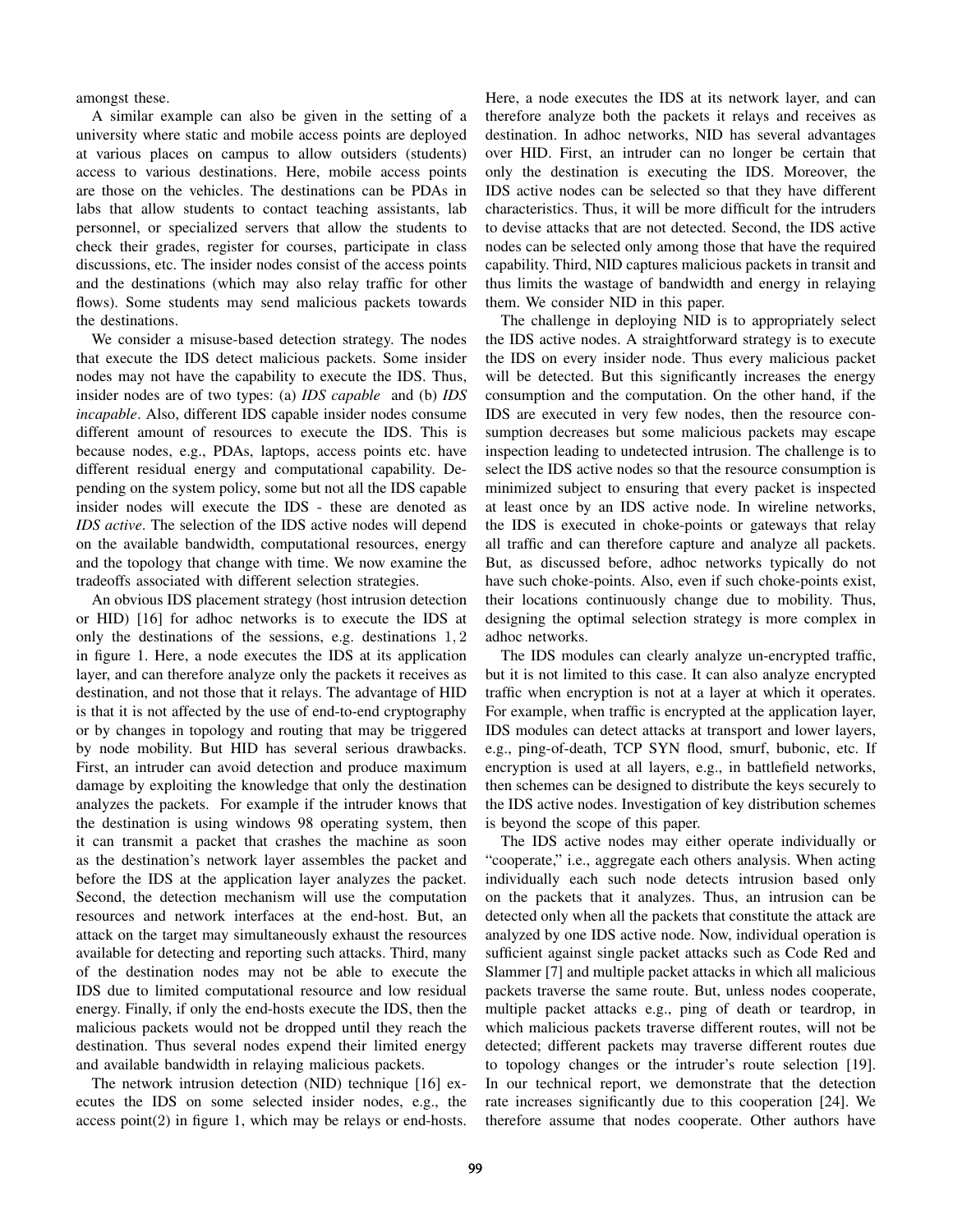also assumed cooperation, e.g., [22], [25]. The disadvantage of cooperation is that it increases the complexity and the resource consumed in the detection - this is also the case in [22], [25]. For example, each node has only partial information and different nodes have different information. Therefore, nodes must exchange messages and agree whether a packet or a sequence of packets is malicious. Nevertheless, it is important to investigate the maximum possible detection assuming full cooperation among nodes. This is what we focus on. The design of schemes for achieving complete or partial cooperation is a topic of future research.

#### III. INTRUSION DETECTION IN PRESENCE OF RESOURCE LIMITATION

We first mathematically formulate the system assumptions and capabilities (subsection III-A). Thereafter, we consider different detection objectives. Specifically, we consider the problems of selecting the IDS active nodes so as to: (a) minimize the resource consumption subject to maximizing the detection efficiency (subsection III-B), and (b) maximize the detection efficiency subject to upper bounding the resource consumption (subsection III-C). We prove that both problems are NP-hard. In each subsection, we present distributed computation algorithms for approximating the respective optimal solutions within provable approximation bounds. These algorithms are oblivious to the movement of outsider nodes, but require re-computation whenever insider nodes move. In subsection III-D, we present algorithms that do not have provable approximation bounds, but nevertheless avoid such re-computations and are therefore more suitable when insider nodes move rapidly.

#### *A. Mathematical formulation for system assumptions and capabilities*

We represent a wireless network by an undirected graph  $G(V, E)$ . Here,  $V = \{1, \ldots, N\}$  consists of the insider nodes and  $E$  is the set of edges between the insider nodes. A node  $u$  can receive transmissions from any node  $v$  which is within a distance  $r$  from  $u$ . There exists an undirected edge between any two nodes whose distance is  $r$  or less.

*Definition 1:* A *neighborhood*  $N_i$  of an insider node i is the set of insider nodes that are within distance  $r$  from  $i$ . An insider node i *covers* every node in its neighborhood.

By this definition, an insider node is always its own neighbor and covers itself.

If an outsider node is within distance  $r$  of some insider node, it can transmit a packet through the network to an insider or another outsider. It may use any set of paths for transferring its packets. The number and the locations of the outsider nodes and their destinations are not known to the network, and vary with time. An IDS capable insider node  $i$  has weight  $w_i$  that represents its resource consumption when it executes the IDS.

An IDS active insider node operates in promiscuous mode, i.e., receives any packet that is transmitted by any of its neighbors. For example in figure 1, if access point(2) is IDS active and operates in promiscuous mode, it can analyze the packets transmitted by nodes A, B, C. Clearly, operation in promiscuous mode increases the power consumption of these nodes. But, many other authors also assume similar operation, e.g. [15],[20]. More importantly, the following observation shows that such operation actually reduces the overall energy consumption in the network.

*Lemma 1:* All malicious packets will be detected if and only if every insider node satisfies one of the following properties. (a) It executes the IDS. (b) It is covered by an IDS active insider node that operates in promiscuous mode. We explain the consequence of this lemma. Suppose the system requires 100% detection, i.e., all malicious packets must be detected. But, only few IDS active nodes operate in promiscuous mode. Then, a large number of insider nodes will need to execute the IDS. For example, if none of the IDS active nodes operate in promiscuous mode, then all insider nodes must execute the IDS. Our simulations demonstrate that the algorithms we propose execute the IDS in only a small fraction of the insider nodes, and thus their operation in promiscuous mode consume much less energy than executing the IDS in all insider nodes.

We assume that a path between an outsider node and its destination always has an intermediate insider node, i.e., we do not allow direct communication between the source and the destination. A destination can enforce this assumption by refusing to accept any packet with MAC layer source address different from that of an insider node. This assumption has been motivated by the need for implementing recovery mechanisms. For example, if the destination is IDS incapable, which may happen if it has limited resources, then the destination can not recover from the attack if it receives a malicious packet directly from the intruder. Note that the intrusion may still be detected if the destination is covered by an IDS active insider node.

#### *B. Selecting the IDS active nodes so as to minimize the resource consumption subject to maximizing the detection*

We assume that the IDS active nodes cooperate. Thus a malicious packet is detected if it is transmitted by any node that is covered by an IDS active insider node. *Our goal now is to select the IDS active nodes among the IDS capable nodes such that they cover the maximum possible number of insider nodes while minimizing the sum of the weights of the IDS active insider nodes which is the resource consumed in the detection.*

*Definition 2:* A *dominating set* D in G is a set of nodes such that every node in  $G$  is either in  $D$  or covered by a node in D.

If the set of IDS active insider nodes is a dominating set in G, then any packet transmitted by an insider node is received by at least one IDS active insider node. Since irrespective of the position and the number of the sources, destinations and the paths between them, a packet must be relayed by at least one insider node, every packet is received by at least one IDS active insider node. Thus, every malicious packet is analyzed and hence detected since nodes cooperate. Since some nodes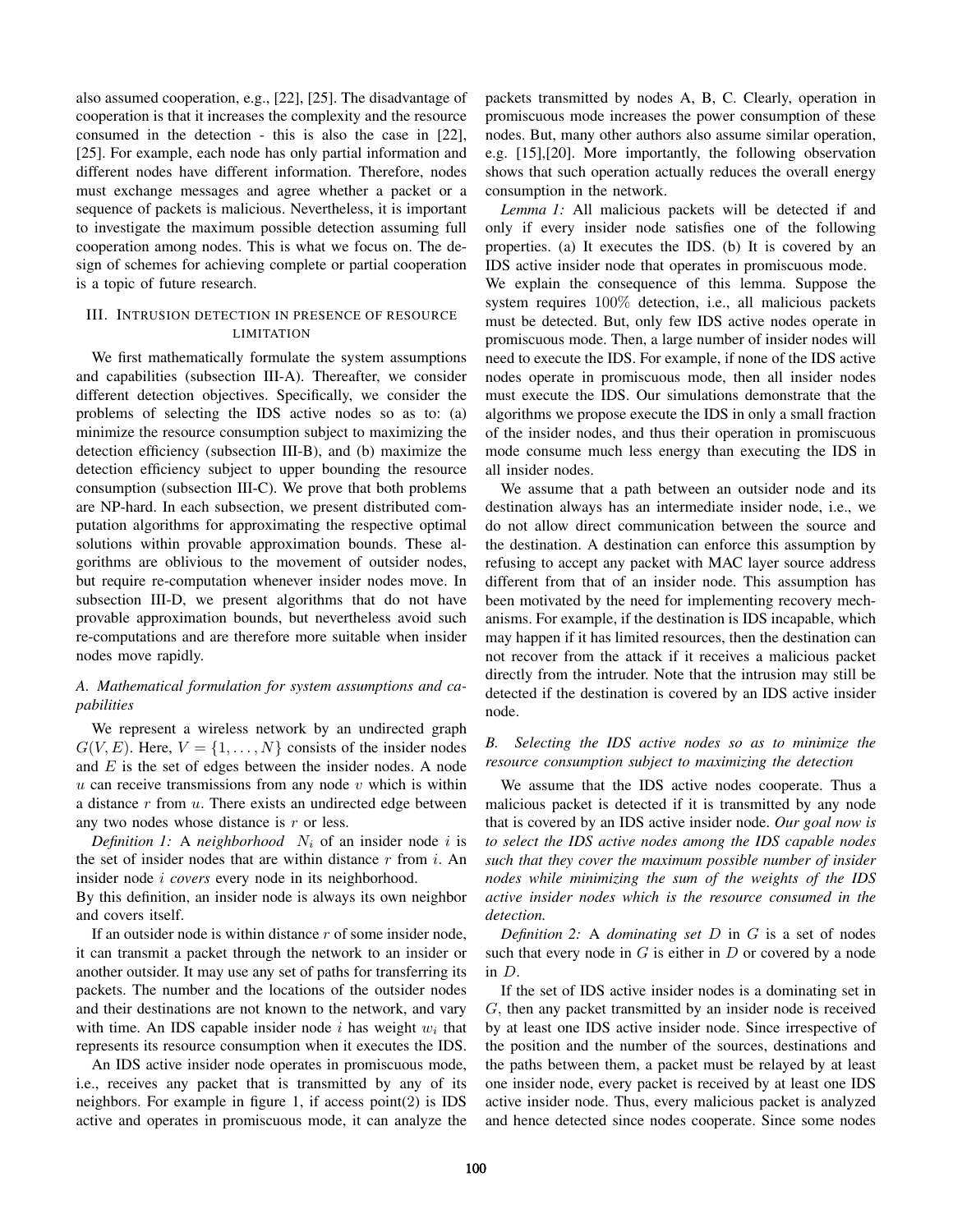

Fig. 2. We show example graphs  $G$  and  $G'$ . The shaded nodes are IDS incapable. Thus, only  $v_1, v_5$  may be IDS active. Here,  $v_3$  is a removal node, and hence can not be covered by any IDS active node, and hence can not be in  $G'$ . Now,  $v_1, v_5$  constitute an IDS capable dominating set in  $G'$ .

are IDS incapable, it may not be possible to have the IDS active nodes constitute a dominating set and therefore cover all insider nodes. Specifically, IDS active nodes will not cover the IDS incapable nodes that are not in the neighborhood of any IDS capable node (Figure 2). In this case, we have to opt for maximum possible coverage.

*Definition 3:* An IDS incapable node that is not in the neighborhood of any IDS capable node is denoted *removal node.*

Consider a graph  $G'$  which is obtained by removing the removal nodes and their edges from  $G$  (Figure 2). Thus, the vertex set in  $G'$ ,  $V'$ , consists of insider nodes that are covered by at least one IDS capable insider node.

*Lemma 2:* The IDS active insider nodes cover the maximum possible number of nodes in  $G$ , if and only if they form a dominating set in  $G'$ .

The lemma follows from the observation that an insider node can be covered by an IDS active node if and only if it is in  $V'.$ 

*Definition 4:* An *IDS capable dominating set* is a dominating set such that its members are IDS capable.

*Definition 5:* A *minimum weighted dominating set* is a dominating set such that the total weight of all its members is the minimum among all dominating sets.

*Definition 6:* An *IDS capable minimum weighted dominating set* is an IDS capable dominating set with minimum total weight among all IDS capable dominating sets.

*Observation 1:* There exists at least one IDS capable dominating set in  $G'$ .

Thus there exists an IDS capable minimum weighted dominating set in G'. By Lemma 2, the optimal set of IDS active nodes *will form an IDS capable minimum weighted dominating set* in  $G'$ . So far, we have not considered the weights of the IDS incapable insider nodes, as an IDS capable minimum weighted dominating set in  $G'$  will not include them. But, we now show that by appropriate selection of weights of these nodes, any IDS capable minimum weighted dominating set in  $G'$  becomes a minimum weighted dominating set in  $G'$  and vice versa.

*Lemma 3:* Let the weight of each IDS incapable insider node be a real number greater than the sum of the weights of the IDS capable insider nodes. Then, any IDS capable minimum weighted dominating set in  $G'$  becomes a minimum weighted dominating set in  $G'$  and vice versa.

*Now, the optimal set of IDS active nodes forms a minimum* weighted dominating set in  $G'$ . It is well-known that computing a minimum weighted dominating set is an NP-hard problem [10]. This motivates the following lemma.

*Lemma 4:* Optimally selecting the IDS active nodes is an NP-hard problem.

We present a distributed approximation algorithm for selecting the IDS active nodes based on the LP relaxation technique proposed by Kuhn *et al.* [14], and improve upon their approximation ratio.

Let  $N_i'$  be the neighborhood set in  $G'$  of an insider node  $i \in V'$ . For each  $i \in V'$ , we consider a variable  $x_i$  that is either 1 or 0. Consider a set  $V_d$  that consists of insider nodes i for which  $x_i = 1$ . Now,  $V_d$  is a dominating set in G' if and  $\text{only if } \sum_{x_i} x_i > 1 \forall i \in V'$ . Thus the computation of a only if  $\sum_{j \in N'_i} x_j \geq 1 \ \forall \ i \in V'$ . Thus the computation of a minimum weighted dominating set in  $G'$  can be formulated as the following integer linear program, which we refer to as "minimizing resource dominating set (MRDOM<sub>IP</sub>)."

 $(MRDOM_{IP})$  Minimize :  $\sum_{i\in V'} w_i x_i$ **subject to**  $\forall i \in V'$ 

1)  $\sum_{j \in N'_i} x_j \geq 1$ ,

2)  $x_i \in \{0, 1\}.$ <br>Presidentials the

By relaxing the integer constraints, we obtain the following linear program.

 $(MRDOM<sub>LP</sub>)$  Minimize:  $\sum_{i\in V'} w_i x_i$ **subject to**  $\forall i \in V'$ 

1) 
$$
\sum_{j \in N'_i} x_j \ge 1
$$
,  
2)  $0 \le x_i \le 1$ 

2) 
$$
0 \le x_i \le 1.
$$

Note that MRDOM<sub>IP</sub> and MRDOM<sub>LP</sub> are centralized optimization problems. But, we solve  $MRDOM<sub>L</sub>$  p optimally using the following distributed iterative approach. Each insider node  $i$  in  $V'$  maintains the following variables: (a) node indicator  $\psi_i$ , (b) weight  $w_i$  and (c)  $x_i$ . Variables  $\psi_i$  and  $x_i$ are updated in every iteration; their values in the nth iteration are  $\psi_i^n$  and  $x_i^n$ . Removal nodes (i.e., nodes in  $V \setminus V'$ ) do not participate in the computation or message exchange. We assume that each insider node knows whether any of its neighbors is IDS capable, and can therefore determine whether it is in  $V'$ .

Let  $\gamma$  be a constant greater than 1. An insider node  $i \in V'$  dates  $\psi_1$  and  $x_2$  as follows updates  $\psi_i$  and  $x_i$  as follows.

$$
\psi_i^n = \begin{cases} 0 & \text{if } \sum_{j \in N_i'} x_j^n \ge 1 \\ 1 & \text{if } \text{otherwise.} \end{cases}
$$

$$
x_i^{n+1} = [x_i^n - \frac{1}{n}(w_i - \gamma \sum_{j \in N_i'} \psi_j)]_+ \quad \forall i \in [1, n].
$$

Here,  $x_+ = \max(x, 0)$ . We now explain the intuition behind this iterative procedure. Each  $i \in V'$  updates  $x_i$  using the node indicators  $\psi_j$  from all its neighbors  $j \in G'$ . The goal of the update in each iteration  $n$  is to obtain the smallest possible value of  $x_i$  for each node  $i$  such that for each of  $i$ 's neighbors *j*,  $\sum_{k \in N'_j} x_k^n$  ≥ 1. If the above constraints are satisfied in the arth invariant then each such neighbor  $\hat{a}$  and indicator the *nth* iteration, then each such neighbor  $j$ 's node indicator  $\psi_j^n$  equals 0. Thus,  $\sum_{j \in N_i'} \psi_j^n = 0$ . Hence, the algorithm reduces  $x_i^n$  by  $w_i/n$ . When  $\sum_{j \in N'_i} \psi_j > 0$ , the constraint  $\sum_{k \in N'_i} x_k^n \ge 1$  is violated at some *j* in  $N'_i$ . Hence, *i* increases  $x_i$  so that the constraint will be satisfied at j.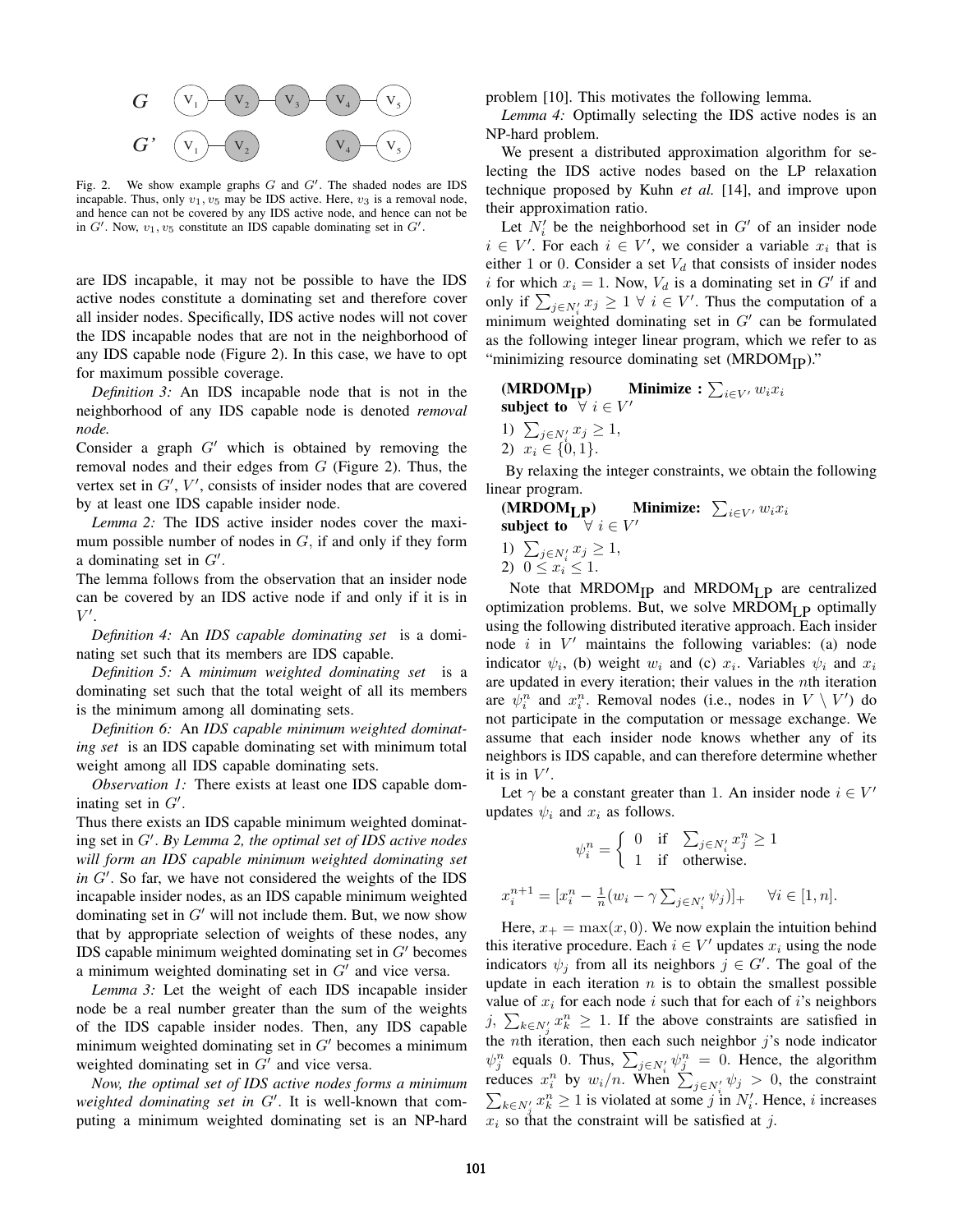In each iteration *n*, each insider node  $i \in V'$  broadcasts the values  $x_i^n$  and  $\psi_i^n$  in its neighborhood. The information can be piggy-backed in the data or acknowledgement packets.

*Theorem 1:* For all  $\gamma > 1$ , irrespective of the values of  $\vec{x}^0$ and  $\bar{\psi}^0$ , as  $n \to \infty$ ,  $\vec{x}^n$  converges to an optimal solution of the linear program MRDOM*LP* .

Now, we describe how to obtain a dominating set using the optimal solution  $x_i$  of the linear program  $MRDOM_{LP}$ . Each  $i \in V'$  computes the maximum degree  $\delta_i^{(2)}$  among all nodes in  $V'$  at distance at most 2 from itself. Consider a set  $D$  which is initially empty. Then i joins  $D$  with probability  $D$  which is initially empty. Then  $i$  joins  $D$  with probability  $\min\{1, x_i \ln(\delta_i^{(2)}+1)\}\)$ . Each *i* informs its neighbors whether it is joining D. If none of *i*'s neighbors have joined D, it invites is joining  $D$ . If none of i's neighbors have joined  $D$ , it invites a neighbor *j* that has the smallest weight  $w_j$  in  $N'_i$  to join *D*. Recall that by definition a node is its neighbor. When a node j receives an invitation message from one of its neighbors, it joins  $D$ . The resulting set  $D$  is a dominating set.

*Theorem 2:* The set *D* is an IDS capable dominating set. Its expected weight (resource consumption) is at most  $O(\log \Delta)$ times that of the IDS capable minimum weight dominating set in G', where  $\Delta = \max_{i \in V'} |N'_i|$ .

#### *C. Selecting the IDS active nodes for maximizing the detection efficiency subject to bounded resource consumption*

Now we assume that the network wishes to limit the resource consumed for detecting intrusion, and subject to this aspires to maximize the detection efficiency. This happens when the network reserves a part of its resources for other functions. Specifically, we assume that the IDS active nodes must be selected such that they cover the maximum possible number of insider nodes subject to constraining the total weight of the IDS active set to be less than a constant,  $L$ , which is a system parameter. This goal is the dual of minimizing the resource consumed for maximizing the detection which we considered in subsection III-B.

*Theorem 3:* The selection of IDS active nodes so as to maximize the number of insider nodes they cover subject to constraining the total weight of the IDS active nodes to be less than a given constant is an NP-hard problem.

We now outline the design of a distributed algorithm that approximately computes the optimal set of IDS active nodes. For this, we first formulate the problem as an integer linear program, which we refer to as "maximizing detection dominating set (MDDOM<sub>IP</sub>)." Now, for each insider node  $i \in V'$  there exists two integer variables: (a)  $x_i$  and (b)  $y_i$ . Now,  $x_i$  indicates whether an IDS active node covers i, i.e.,  $x_i = 1$  if an insider node in  $N_i'$  is IDS active, and 0 otherwise. Also,  $y_i = 1$  if i is<br>IDS active, and 0 otherwise. Thus  $x_i = \min(1, \sum_{i=1}^n y_i)$ **IDS** active, and 0 otherwise. Thus,  $x_i = \min(1, \sum_{j \in N'_i} y_j)$ .<br>Thus, since each  $y_i$  is a non-negative integer  $x_i$  is either 0 Thus, since each  $y_j$  is a non-negative integer,  $x_i$  is either 0<br>or 1. The upper bound on resource consumption introduces or 1. The upper bound on resource consumption introduces another constraint:  $\sum_{j \in V'} w_j y_j \leq L$ . The goal of MDDOM<sub>IP</sub> is to maximize the number of nodes covered by the IDS active nodes, i.e.,  $\sum_{j \in V'} x_j$  subject to these constraints. We would also like to minimize the resource consumption subject to attaining the above goal. This is captured when the goal



Fig. 3. This figure illustrates the operation of GO-DOM. The circles in solid lines are some of those that cover the geographic area of the network. For the current positions of the nodes, 2 nodes in circle 3,  $v_2$ ,  $v_5$ , execute the IDS. Both  $v_2$  and  $v_5$  are the nearest in their neighborhoods to the center *a* of the circle they reside in, i.e., circle 3. Now,  $v_1$  does not execute IDS as  $v_2$  in  $v_1$ 's neighborhood (the dashed circle) is nearer to *a* than  $v_1$ .

of MDDOM<sub>IP</sub> is to maximize  $\sum_{j \in V'}$  $\left(x_j - \frac{w_j}{\sum_{j \in V'} w_j} y_j\right).$ Note that the coefficient of each negative term in the objective is small enough such that  $MDDOM_{IP}$  tries to minimize the sum of the negative terms only subject to maximizing the positive terms.

#### $(MDDOM_{\text{IP}})$  Maximize:  $\sum_{j \in V'}$  $\left(x_j - \frac{w_j}{\sum_{j \in V'} w_j} y_j\right)$ **subject to**

1)  $x_i \le \sum_{j \in N'_i} y_j, \ \forall \ i \in V',$ 2)  $x_i \leq 1, \forall i \in V',$ <br>3)  $y_i \in I$  0 1  $\forall i \in$ 3)  $y_i \in \{0, 1\}, \forall i \in V',$ <br>4)  $\sum_{y_1, y_2 \leq L} y_i$ 4)  $\sum_{j \in V'} w_j y_j \leq L$ .

The next step will be to relax the integer constraints for  $y_i$ , i.e, replace constraint (3) by  $0 \le y_i \le 1 \ \forall i \in V'$  in<br>MDDOM<sub>LD</sub> As in the previous subsection, the resulting linear  $MDDOM<sub>IP</sub>$ . As in the previous subsection, the resulting linear program (LP) can be solved in a distributed manner, and the IDS active set can be constructed from the optimal solution of the LP. We omit the details due to page constraints.

Finally, the optimal solution of MRDOM<sub>IP</sub> can be obtained by using  $L = \sum_{i \in V'} w_i$  in MDDOM<sub>IP</sub>. Therefore,<br>MRDOM<sub>IP</sub> is a special case of MDDOM<sub>IP</sub>  $MRDOM_{IP}$  is a special case of  $MDDOM_{IP}$ .

#### *D. Robust heuristic algorithms for selecting the IDS active node when insider nodes move*

The algorithms presented so far are oblivious to the position of outsider nodes, and are therefore not affected by their movements. But, the IDS active set must be recomputed each time an insider node's neighborhood changes due to its or its neighbors' movements. The computations and the related message exchanges consume significant resources particularly when they are executed frequently, i.e., when the insider nodes move rapidly. We now present computationally simple algorithms that do not require any re-computation with movement of either insider or outsider nodes, and require only limited message exchange when insider nodes move. The disadvantage is that we have not been able to prove any approximation bound for any of these algorithms. We evaluate them using simulation.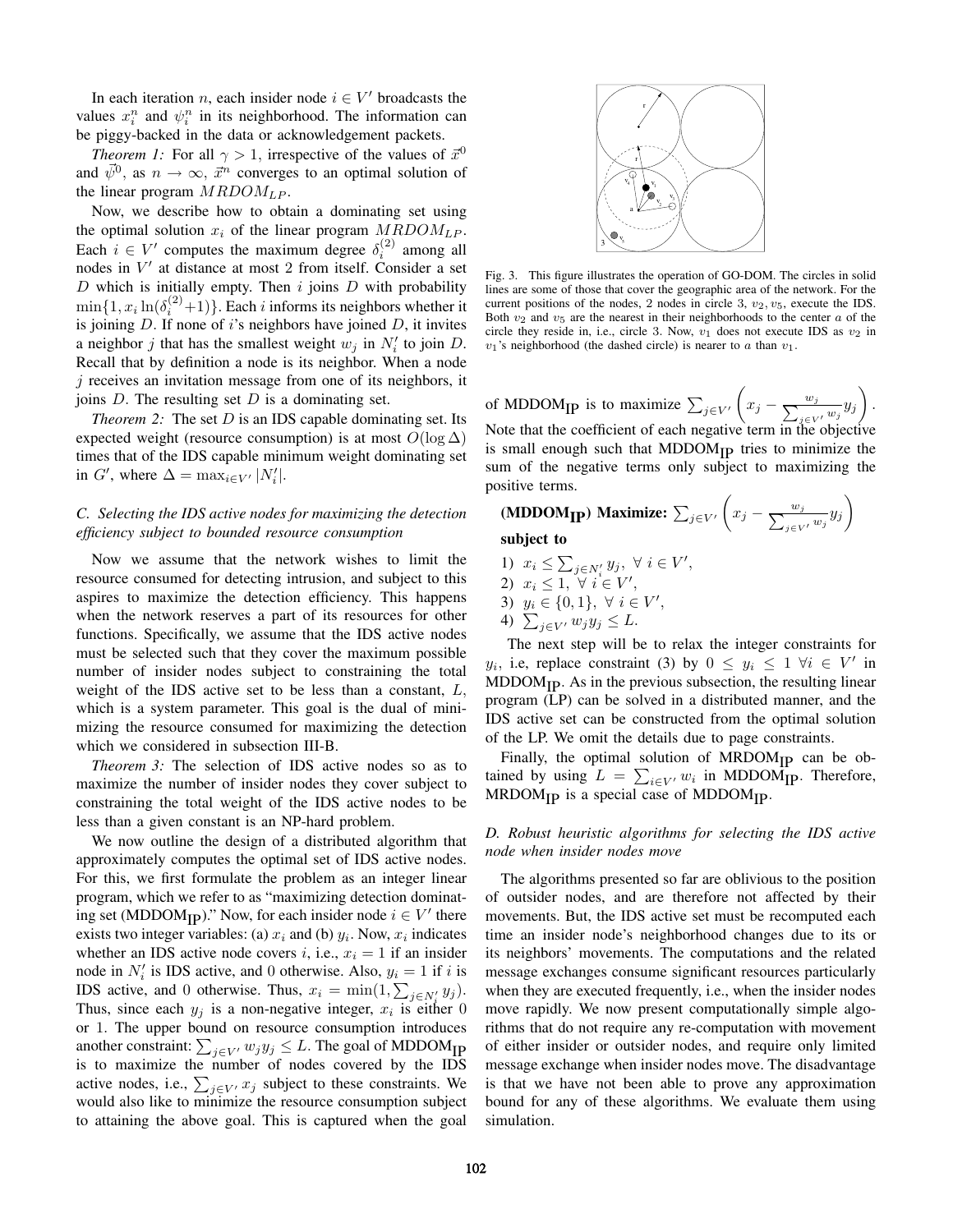First, we consider a naive algorithm (RP) in which every IDS capable insider node executes the IDS with a probability which can be selected so as to regulate the resource consumed and detection rate. For example, if this probability is high, then a large number of nodes are IDS active. Thus, the detection consumes a lot of resource but most malicious packets are detected.

We now propose another heuristic, which we refer to as GO-DOM (geometric dominating set algorithm), that uses geometric information to select the IDS active nodes (Figure 3). The network is covered by the minimum possible number of circles each with radius  $r$ , where  $r$  is the transmission range of a node. The center of the outer most circle has a distance  $r$ from the closest network boundary. Each IDS capable insider node knows or computes the coordinate of the centers of the circles. Note that this is a one time computation or message exchange for each IDS capable insider node. We assume that each insider node knows its neighbors' coordinates by using GPS or other techniques e.g., [5]. An insider node selects an IDS capable neighbor which is the nearest to the center of a circle it currently resides in to execute the IDS (an insider node may select itself as well since by definition it is its own neighbor). For this, each IDS capable insider node broadcasts its distance from the center of each circle it resides in to its neighbors. It sends this broadcast packet when it joins the system, and thereafter each time it moves.

GO-DOM detects all malicious packets as it selects the IDS active nodes so as to cover the entire network. We now generalize GO-DOM so as to select fewer IDS active nodes at the expense of obtaining lower detection rates. Now, each node selected by GO-DOM decides whether to execute the IDS with a probability  $p$  which can be selected so as to regulate the resource consumed and detection rate. We refer to this version as generalized geometric dominating set algorithm (GGO-DOM).

In the next section, we compare the performances of the heuristics with the approximation algorithms, and determine when each may be deployed.

#### IV. PERFORMANCE EVALUATION

Using ns2-simulations, we compare the performance of the proposed approximation algorithms with the computationally simple heuristics. This comparison allows us to evaluate the benefits of (approximately) optimally selecting the IDS active nodes, and accordingly decide the appropriate algorithm for any desired tradeoff between detection efficiency and resource consumption. We do not present performance comparisons of the approximation and the optimal algorithms, since the optimal algorithms are computationally intensive and the optimal selections are NP-hard problems. But sample computations suggest that the approximation algorithms closely approximate the optimal algorithm, and in most cases the performance difference is much less than the upper bound guaranteed in Theorem 2.

We present averages of measurements for 200 different random topologies with nodes uniformly distributed in a square of side 670m. We simulate each topology for 200 seconds, and consider two different scenarios: (a) a single intruder launching an attack consisting of 5 packets and (b) 5 intruders colluding to launch an attack consisting of 10 packets. In (b) all intruders together send 10 malicious packets and in this sense they collude. In all cases, the intruders are selected randomly, and attack a single randomly selected outsider node. The route between the intruders and outsiders consist of multiple hops. For both (a) and (b) we again consider networks with (i) different number of insider nodes, e.g., 50 and 100, (ii) different transmission radii 250m and 150m, (iii) different routing protocols, e.g., AODV, DSR and (iv) different node mobility, e.g., mobile intruders and static insider nodes, mobile intruders and mobile insider nodes etc. Each mobile node moves as per the random way point mobility model with speed of 20 m/s and pause time 10 sec.

A malicious packet is analyzed and hence detected by an IDS active node if it is relayed by at least one neighbor of the node. The percentage detection rate is the percentage of the trials in which all malicious packets are detected. The total number of packets analyzed by the IDS active nodes in the system (*detection cost*) is a measure of the resource consumed in the detection process. This measure is related to the number of IDS active nodes, which we have considered in the mathematical formulation. We evaluate the detection cost using simulation as it depends not just on the selection of the IDS active nodes but also on the routing. For different algorithms, we plot (a) the ratio of their expected detection costs as a function of the percentage detection rate, and (b) the percentage detection rate as a function of the number of IDS active insider nodes. These plots will help us understand the tradeoff between detection efficiency and resource consumed in the detection process.

We now digress to explain why a packet may be analyzed by multiple IDS active nodes. First, a design objective is that each packet is analyzed by one IDS active node. But, this is generally not possible in practice. Since packets need not traverse the IDS active nodes that analyze them (the IDS active nodes can analyze the packets they observe due to promiscuous operation), they can not alter packets so as to indicate whether the packets have been analyzed. But, whenever an IDS active node  $l$  analyzes a packet  $p$  it can communicate a short message to a node m further along in  $p$ 's path. If l finds p to be malicious, this message would instruct  $m$  to drop  $p$ ; otherwise the message would instruct  $m$  to add an HMAC (message authentication code) [2] in  $p$ 's header. Now, any other IDS active node  $n$  that receive  $p$ , (either through promiscuous reception or because  $p$  traverses  $n$ ) checks if the HMAC value in  $p$ 's header exists and matches the calculated value. If so,  $n$ need not analyze p. Otherwise, n can analyze p. But, if  $p$  is a good packet, in either case,  $n$  needs to process  $p$  (e.g., examine the HMAC etc.). Thus, good packets are likely to be processed several times by IDS active nodes. Note that most packets are good except when the attacks are worm-based [16], e.g., in our simulations outsiders transmit at most 10 malicious packets in 200 seconds.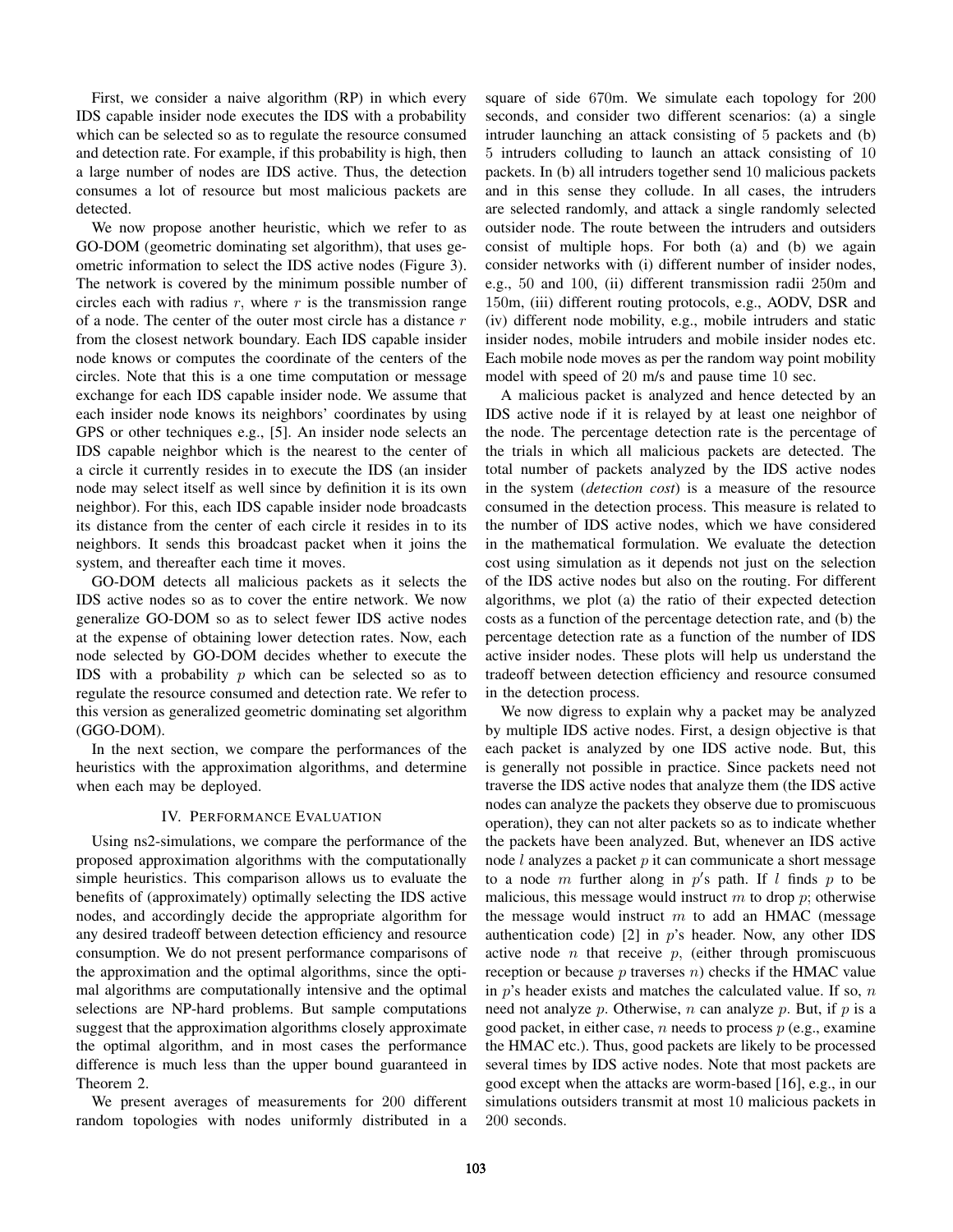

Fig. 4. We plot the ratio of the expected detection costs of RP and DOM, and GGO-DOM and DOM as a function of the percentage detection rate. We consider topologies where a mobile intruder attacks a single destination. The insider nodes are static. In figures (a) and (b), we consider both AODV and DSR routing protocols, transmission range (*r*) as 250m, and topologies with 100 and 50 insider nodes respectively. In figure (c), we consider AODV routing protocol,  $r = 150$ , and topologies with 100 and 50 insider nodes.



Fig. 5. We plot the ratio of the expected detection costs of RP and DOM and GGO-DOM and DOM as a function of the percentage detection rate. We consider topologies with 5 mobile intruders colluding to attack a single destination. The insider nodes are static. In figures (a) and (b), we consider both AODV and DSR routing protocols, transmission range (*r*) as 250m, and topologies with 100 and 50 insider nodes respectively. In figure (c), we consider AODV routing protocol,  $r = 150$ m, and topologies with 100 and 50 insider nodes. In figure (d), we only consider detection rates greater than 90%.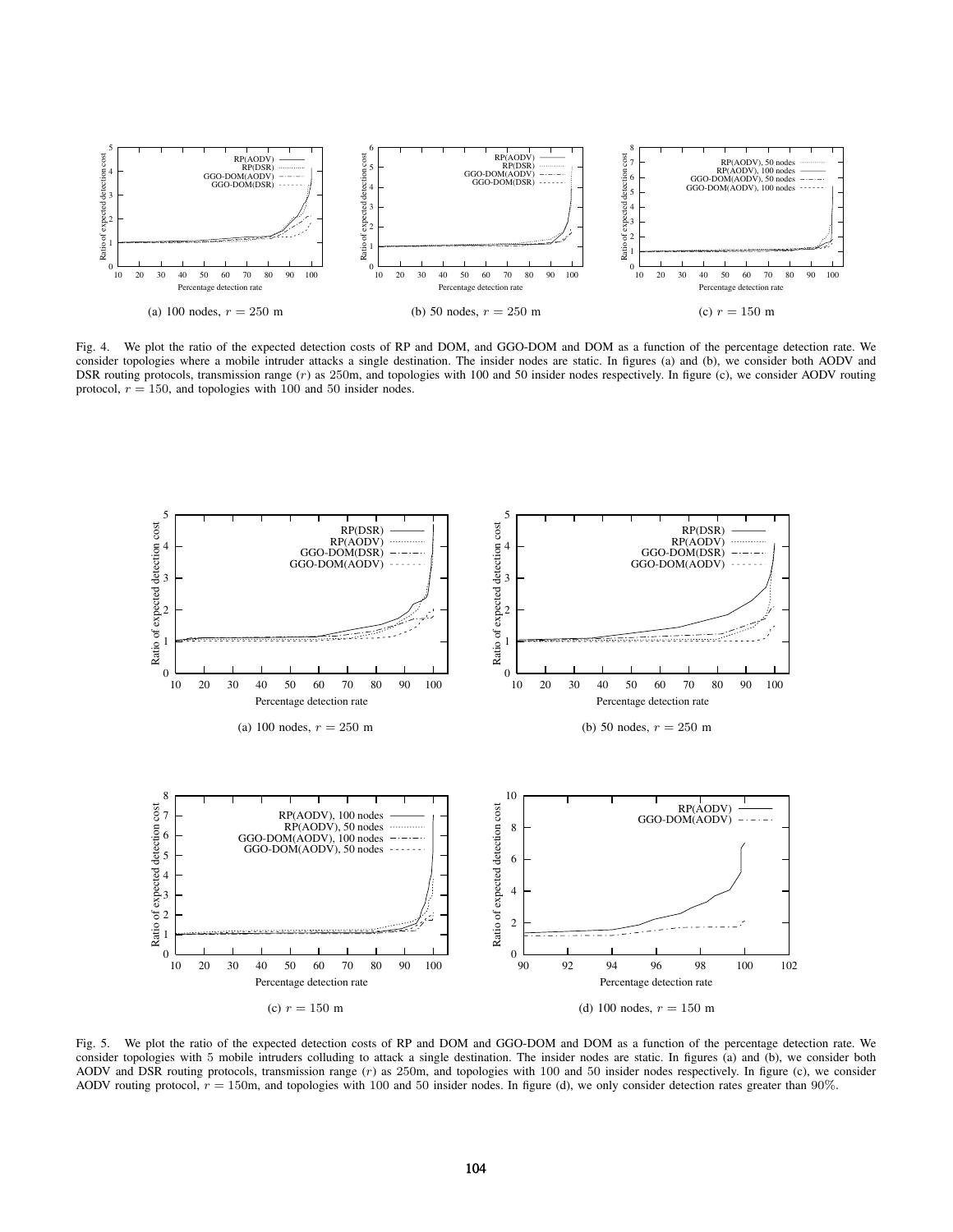

Fig. 6. We plot the ratio of the expected detection costs of RP and GGO-DOM as a function of the percentage detection rate. We consider topologies with 5 mobile intruders colluding to attack a single destination. The insider nodes are mobile. In figures (a) and (b), we consider both AODV and DSR routing protocols, transmission range (*r*) as 250m, and topologies with 100 and 50 insider nodes respectively. In figure (c), we consider AODV routing protocol, transmission range (*r*) as 150m, and topologies with 100 and 50 insider nodes.



Fig. 7. We plot the percentage detection rates of DOM and GGO-DOM as function of the percentage of nodes executing the IDS. We consider topologies with 5 mobile intruders colluding to attack a single destination. In figures (a) and (b), we consider both AODV and DSR routing protocols, transmission range  $(r)$  as 250m, and topologies with 100 and 50 insider nodes respectively. In figure (c), we consider AODV routing protocol,  $r = 150$ m, and topologies with 100 and 50 insider nodes.

We first assume that insider nodes are static, and evaluate the performance of the approximation algorithms (subsections III-B and III-C) and the heuristics RP, GGO-DOM (subsection III-D). We assume that each insider node is IDS capable and has unit weight. We consider the maximum number of insider nodes that can be IDS active as a system parameter, and obtain approximate solutions of MDDOM<sub>IP</sub> with  $L$  equaling different values of this parameter (subsection III-C). (Since  $MRDOM_{IP}$  is a special case of  $MDDOM_{IP}$ , we only consider  $MDDOM_{IP}$  here.) We refer to this solution as "DOM" in the figures. In RP and GGO-DOM, we select the probability of executing the IDS at each node such that the expected number of IDS active nodes equals the above system parameter. Using ns2-simulations, for each value of this parameter, we measure the expected detection costs and the percentage detection rates when the system selects the IDS active nodes as per DOM, GGO-DOM and RP in 200 topologies with static insiders and (a) a single mobile intruder launching an attack consisting of 5 packets on a single destination (figure 4) and (b) 5 mobile intruders colluding to launch an attack consisting of 10 packets on a single destination (figure 5). We plot the ratio between the expected detection costs of RP and DOM, and GGO-DOM and DOM as a function of the percentage detection rate in these figures. The simulations show that the same algorithm performs similarly for AODV and DSR. But, the performances of different algorithms can be quite different. For high detection rates, RP has significantly higher detection cost than DOM, and GGO-DOM has somewhat higher detection cost than DOM. But for low detection rates, RP, GGO-DOM and DOM have similar detection costs. The difference between the expected detection costs of GGO-DOM and DOM become noticeable only for very high detection rates (e.g.,  $> 95\%$ ). Thus, given its low detection cost, DOM is a clear choice when systems require very high detection rates (e.g.,  $> 95\%$ ). Given its simplicity, RP is a clear choice for systems that can accept low detection rates. GGO-DOM has intermediate computation and message exchange requirements, and should be used for medium to high detection rates. The thresholds for these "low, medium, high" detection rates can be decided on a case by case basis.

We now explain the observations for DOM and RP. For both DOM and RP, the detection cost and detection rate increase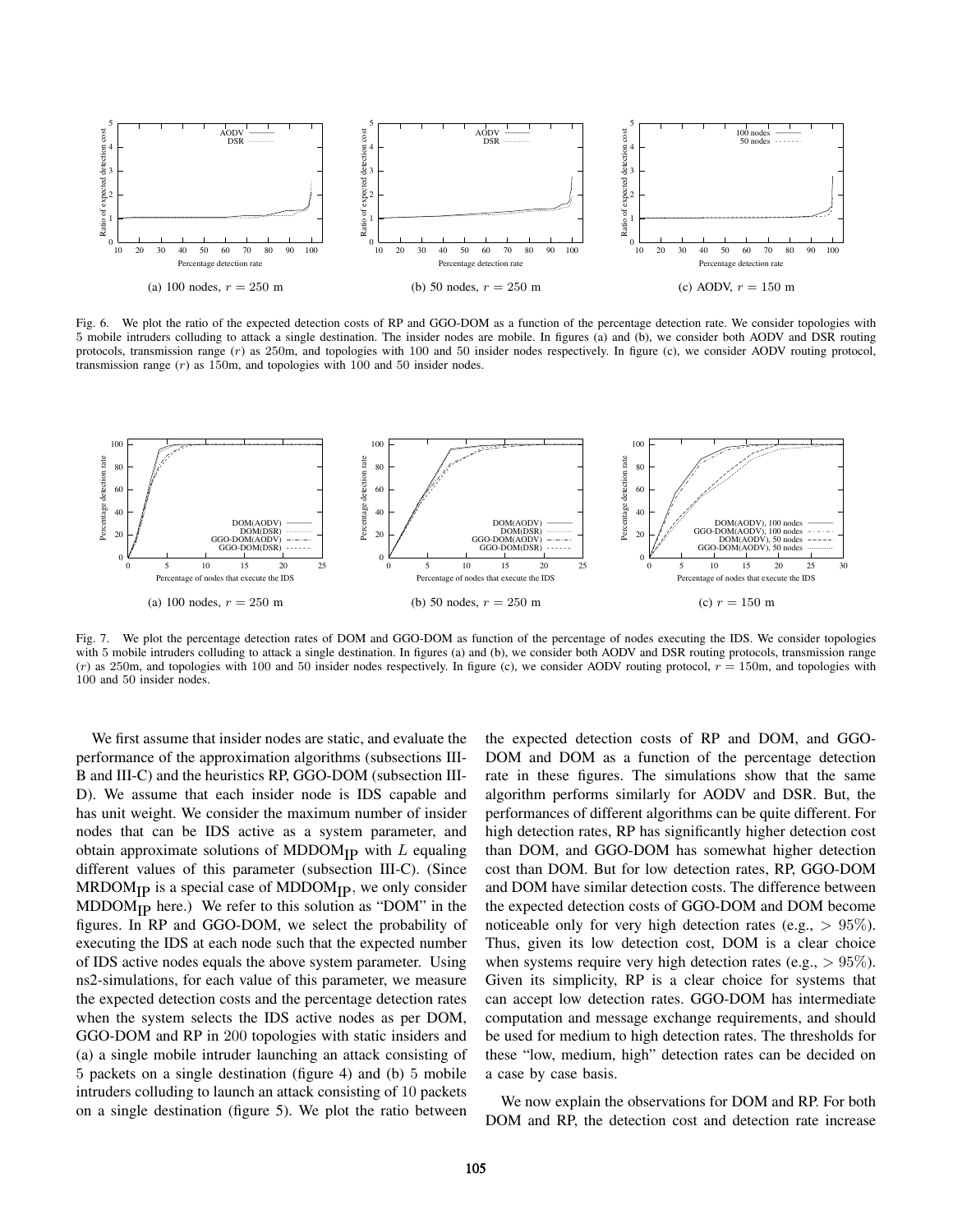with increase in the number of IDS active nodes, but by different amounts for different detection rates. For both DOM and RP, the detection costs increase by equal amounts for equal increase in the number of IDS active nodes irrespective of the current value of the detection rate. Now, for DOM the total area covered by the IDS active nodes, and hence the detection rate increase by equal amounts for equal increase in the number of IDS active nodes irrespective of the current value of the detection rate. This is because DOM selects the IDS active nodes such that their coverage areas minimally overlap. This however does not hold for RP. Recall that RP selects the IDS active nodes uniformly in the entire set of insider nodes. Since in the simulations the insider nodes are uniformly distributed in a square, this is equivalent to selecting the IDS active nodes such that they are uniformly distributed in the square as well. When RP has a low detection rate, its IDS active nodes cover a small area. Now, since the IDS active nodes are uniformly distributed under RP and since the uncovered area is more than the covered area, a new IDS active node is more likely to be selected in the uncovered area. Thus, for low detection rates, similar to DOM, RP selects the IDS active nodes such that their coverage areas minimally overlap. Therefore, RP and DOM have similar increase in the coverage area and hence detection rates for the same increase in the number of IDS active nodes at this stage. Now, as argued before, both RP and DOM have similar increase in the detection costs for the same increase in the number of IDS active nodes. Thus, at low detection rates, RP and DOM have similar increase in the detection cost for the same increase in the detection rate. When RP has a high detection rate, its IDS active nodes together cover a large area. Now, since the IDS active nodes are uniformly distributed under RP and since the covered area is more than the uncovered area, a new IDS active node is more likely to be selected in the covered area. Thus, for high detection rates, unlike DOM, RP selects the IDS active nodes such that their coverage areas significantly overlap. Therefore, compared to DOM, RP has much smaller increase in coverage area and hence detection rates for the same increase in the number of IDS active nodes at this stage. Conversely, at high detection rates, for equal increase in detection rates, compared to DOM, RP needs to execute the IDS in many more nodes, which leads to higher increase in the detection cost. Thus, at high detection rates, RP has much larger increase in the detection cost for the same increase in the detection rate.

GGO-DOM and DOM select the IDS active nodes from those selected by GO-DOM and the approximate solution of MDDOMIP respectively. The latter ensures less overlap among the coverage areas of the selected nodes than GO-DOM which does not have a provable approximation bound. Thus, GGO-DOM consumes some more resource than DOM.

Now, we consider mobile insider nodes, and compare the performance of GGO-DOM and RP (subsection III-D). Recall that the approximate solutions of  $MRDOM_{IP}$  (subsection III-B) and MDDOM<sub>IP</sub> (subsection III-C) can not be used in this case as the solutions must be recomputed every time an insider node moves. We select the probabilities in GGO-DOM and RP just as for the static insider case. We consider topologies where 5 mobile intruders collude to launch an attack consisting of 10 packets on a single destination. We plot the ratio between the expected detection costs of RP and GGO-DOM as a function of the percentage detection rate in figure 6. The plots are similar to those for networks with static insiders, except that the difference between the resource consumption of RP and GGO-DOM is little lower than that between RP and DOM. We draw similar conclusions.

We now investigate the number of IDS active nodes selected by DOM and GGO-DOM for high detection rates. In figure 7 we plot the percentage detection rates of these algorithms as function of the expected number of IDS active nodes. We consider topologies with static insiders, and 5 mobile intruders launching an attack consisting of 10 malicious packets on a destination node. The figures show that both algorithms attain 90% and 100% detection rates when only 8% and 15% of the insider nodes execute the IDS respectively. Thus, high detection rates are obtained even when only a small fraction of the insider nodes operate in promiscuous mode. In most adhoc networks, at least a small number of nodes have significant energy. Thus, even for high detection rates, it would be sufficient to execute the IDS only in these nodes.

Finally, we comment on an approximation in the analytical model. Strictly speaking, all malicious packets need not be detected when the IDS active nodes constitute a dominating set in  $G'$ . Consider the following example adhoc network with 3 insider nodes  $A, B, C$ . All nodes are IDS capable. Hence,  $G$  and  $G'$  are the same. Let both  $A$  and  $C$  be  $B$ 's neighbors. But,  $A$  and  $C$  are not each others neighbors. Let B, which constitutes the dominating set, execute the IDS. If A and C simultaneously relay malicious packets to outsider nodes, the packets collide at B, and therefore escape detection. Since the intruders transmit malicious packets only rarely, such simultaneous transmissions are rare, and have never occurred in our extensive simulations. Therefore, we have not considered them in the analysis.

#### V. RELATED WORK

Ko *et al.* describe the challenges faced by conventional intrusion detection mechanisms when used in adhoc networks [13]. Misuse intrusion detection has been extensively investigated [3], [9]. We focus on the design tradeoffs involved in selecting the nodes that detect intrusion, rather than proposing or analyzing any misuse detection algorithm.

We now describe some related work in placing the detection modules. Ramanujam *et al.* [20] advocate the use of firewalls on every node with the firewalls being configured to contain the list of allowable packet flows. Like us, they require intermediate nodes to eavesdrop passively. Zhang *et al.* [25] also present a distributed intrusion detection and response framework for MANETs, where every node executes the IDS and responds to intrusion. Like us, they assume that the nodes cooperate. The disadvantage of both these schemes is that they consume significant energy and computational resource due